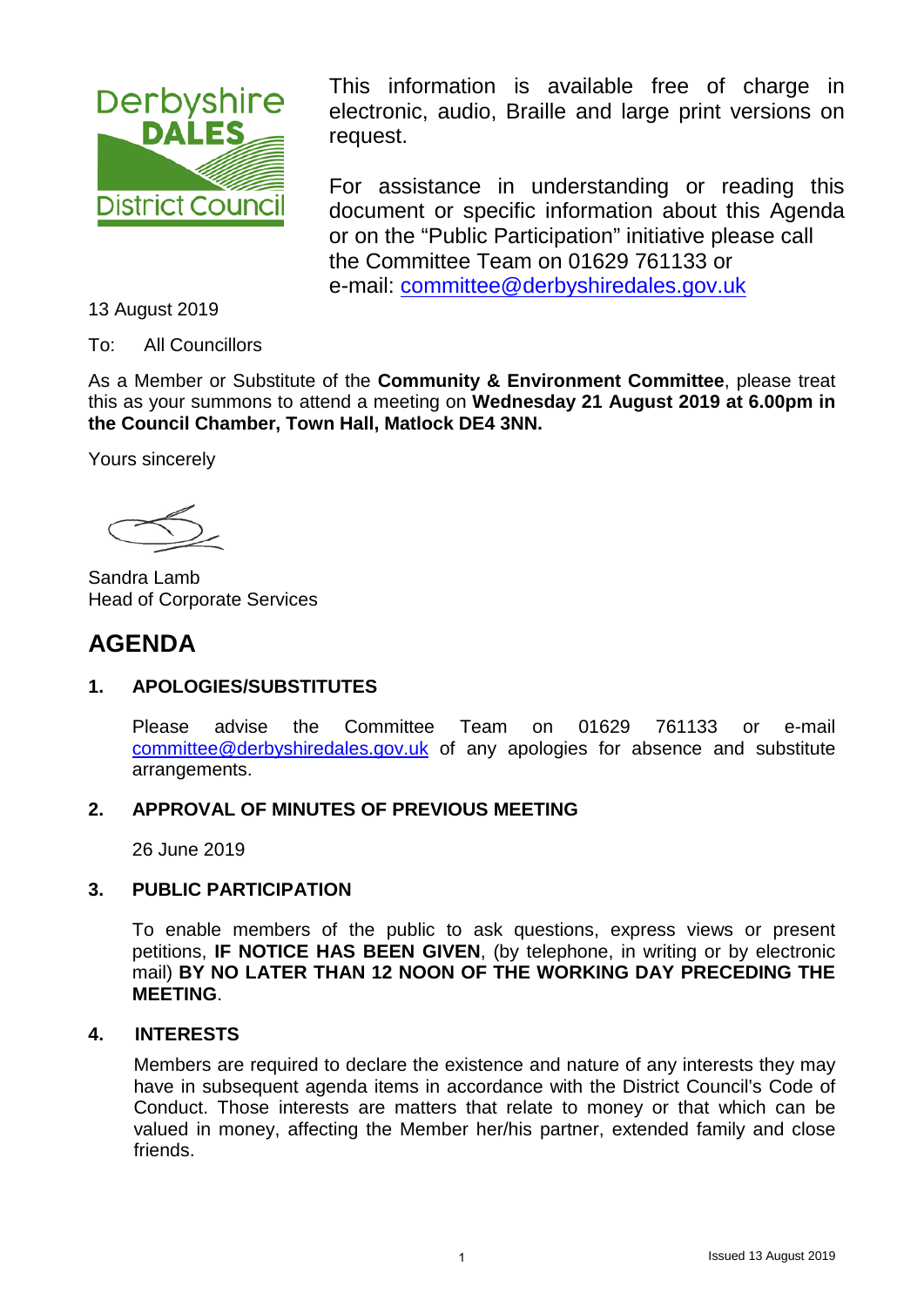Interests that become apparent at a later stage in the proceedings may be declared at that time.

#### **5. QUESTIONS PURSUANT TO RULE OF PROCEDURE NUMBER 15**

To answer questions from Members who have given the appropriate notice.

**Page No.**

#### **6. [MATLOCK COMMUNITY VISION –](#page-2-0) LAND AT BAKEWELL ROAD, MATLOCK. 03 – 08**

To note a report on the progress of preparing redevelopment proposals for the Bakewell Road site Matlock, which has been developed in partnership with the Matlock Community Vision Steering Group. Also to seek approval to scope potential redevelopment opportunities for the site and note the proposed approach to the Commercial Board to secure project development funding.

#### **7. [MEMORIAL BENCH DONATION POLICY](#page-8-0)**

To consider approval of a new Memorial Bench Policy to manage requests for memorial benches on Council owned land.

#### **8. [VOLUNTARY RIGHT TO BUY SCHEME](#page-13-0)**

To consider approval for adoption of the criteria, as listed in the report, for the delivery of the Right To Buy Scheme in the Derbyshire Dales.

#### **9. [WASTE & RECYCLING –](#page-18-0) ORGANICS CONTRACT**

To receive an update report on the procurement of the new contract for the disposal and processing of organic waste and to note the awarding of the new organic waste disposal contract to Vital Earth Ltd.

Members of the Committee - Councillors Sue Bull, Martin Burfoot, Neil Buttle, Helen Froggatt (Vice Chair), Chris Furness (Chair), Clare Gamble, Susan Hobson, Tony Morley, Peter O'Brien, Joyce Pawley, Garry Purdy, Mike Ratcliffe, Andrew Statham, Alasdair Sutton, Colin Swindell, Steve Wain and Mark Wakeman.

Substitutes - Councillors Robert Archer, Jason Atkin, Richard Bright, Matthew Buckler, Paul Cruise, Tom Donnelly, Graham Elliott, Richard FitzHerbert, Alyson Hill, David Hughes, Stuart Lees, Elisa McDonagh, Michele Morley, Claire Raw, Mark Salt, Andrew Shirley and Peter Slack

**09 – 13**

**14 – 18**

**19 - 21**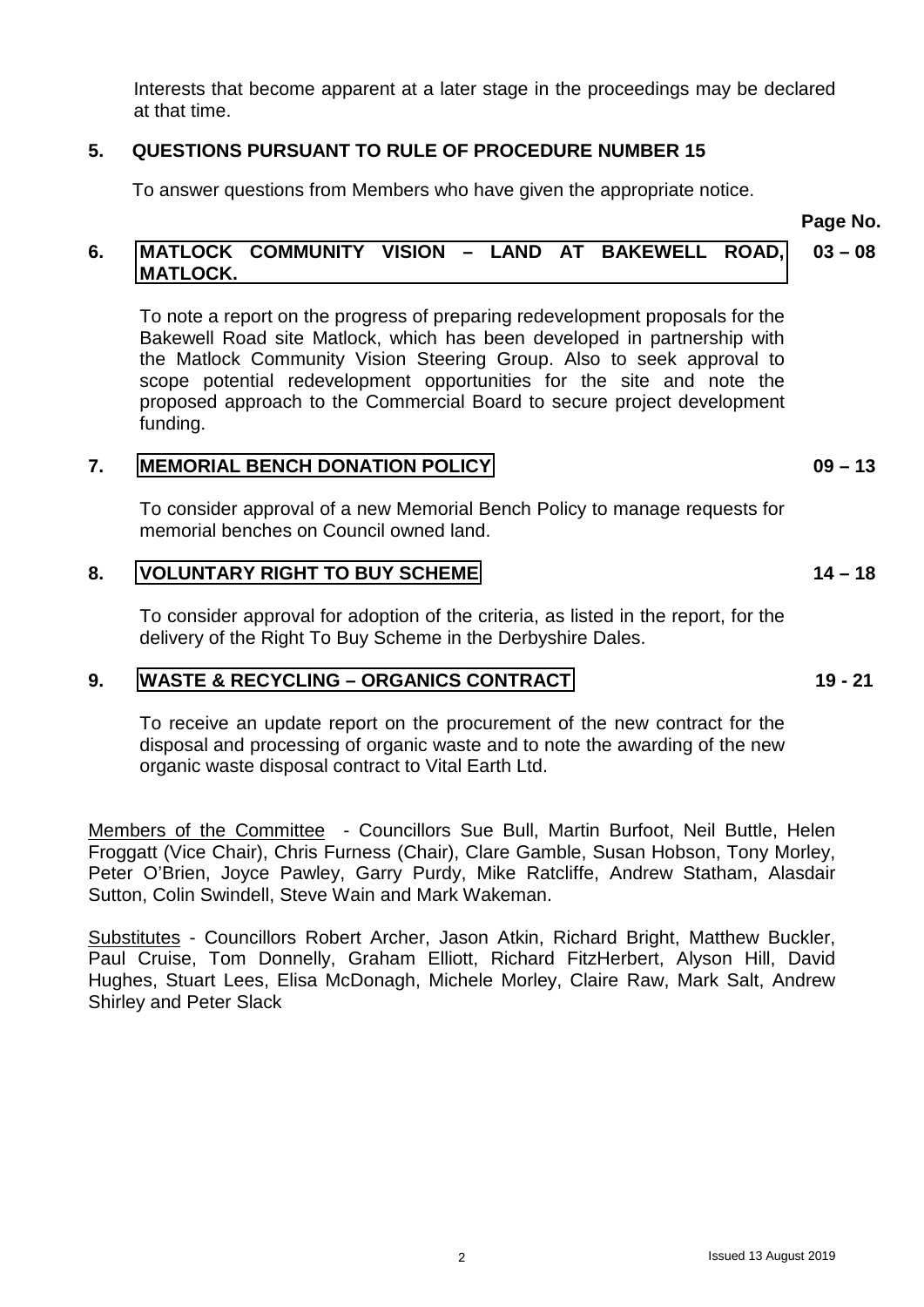#### <span id="page-2-0"></span>**NOT CONFIDENTIAL – For public release Internal and Service Confidential Article in the No. 6**

COMMUNITY AND ENVIRONMENT COMMITTEE 21 AUGUST 2019

Report of the Head of Regeneration and Policy

## **MATLOCK COMMUNITY VISION - LAND AT BAKEWELL ROAD, MATLOCK**

#### **PURPOSE OF REPORT**

To advise Members of progress with identifying redevelopment proposals for the Bakewell Road site Matlock and continued partnership working with the Matlock Community Vision Steering Group, seek approval to scope potential redevelopment opportunities for the site and note the proposed approach to the Commercial Board to secure project development funding.

#### **RECOMMENDATION**

- 1. The Committee note the outcome of the Matlock Future High Streets Fund bid to Government;
- 2. The Committee note the further work undertaken by officers alongside the Future High Streets Fund bid to establish potential interest in the site and engagement with key stakeholders;
- 3. To undertake further feasibility work to scope redevelopment opportunities for the site to include a small cinema development in the Market Hall;
- 4. A further report be considered by the Council's Commercial Board to agree the forward work programme and resourcing, and approach to public consultation should feasibility work identify a workable scheme;
- 5. The Matlock Community Vision Steering Group are thanked for their continued joint working with the Council to develop potential options for the site.

#### **WARDS AFFECTED**

Matlock All Saints and Matlock St Giles

#### **STRATEGIC LINK**

The redevelopment of the Bakewell Road site will positively contribute to the Corporate Plan priority of delivering a thriving district, in particular enhancing market towns and promoting business growth and job creation through the promotion of key development sites in / around towns.

#### **1. BACKGROUND**

1.1 The District Council owns the freehold interest in land at Bakewell Road, Matlock. The Bakewell Road site has previously been identified as a Key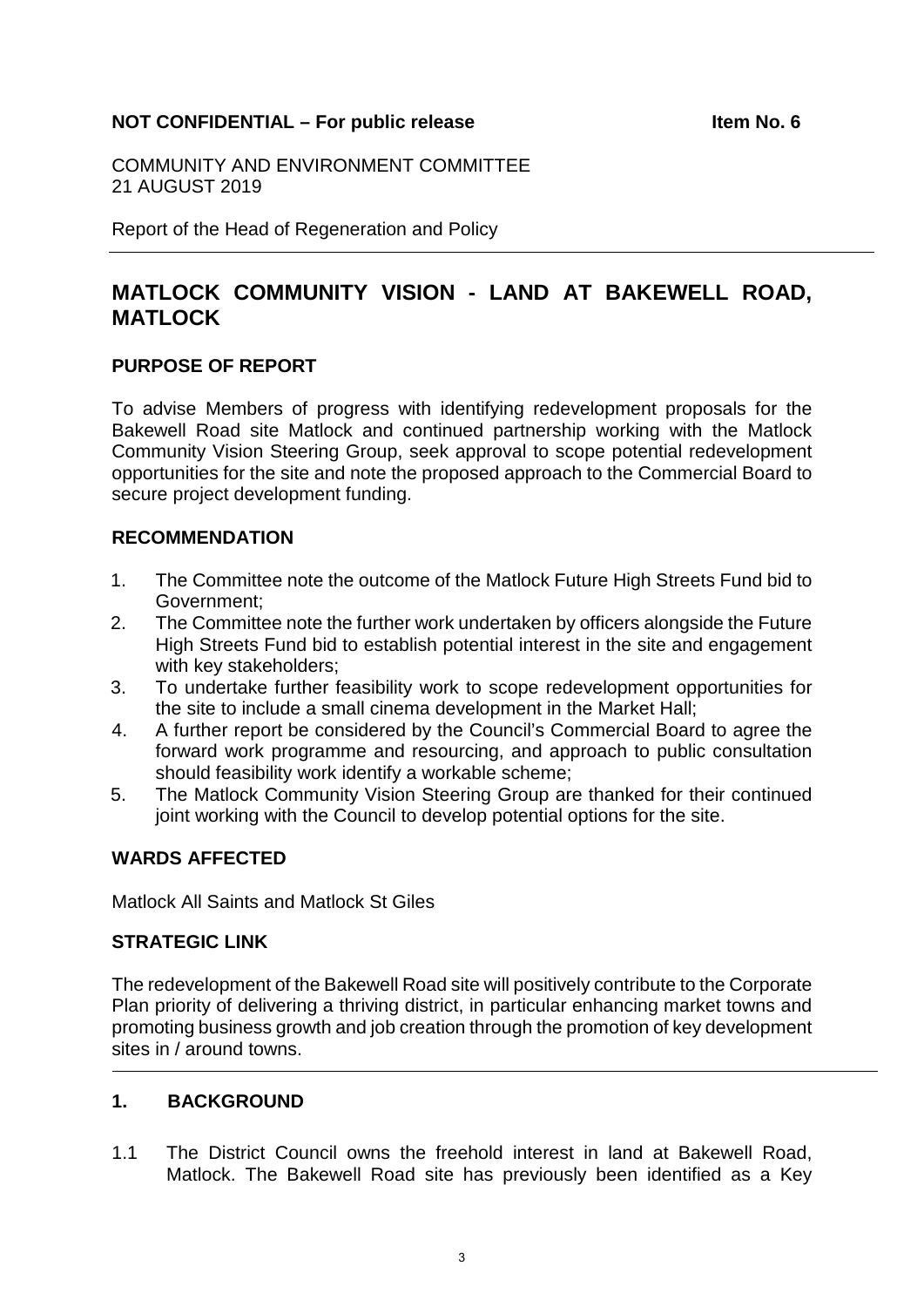Development Opportunity with its redevelopment beneficial to the community of Matlock and the vitality and viability of Matlock town centre. Previous reports to Committee (reports of 15 November 2018 and 21 February 2019 refer) detail work undertaken to bring forward viable uses on the site, including an initial feasibility study commissioned by Matlock Community Vision (MCV) (funded by the District Council) into the potential redevelopment of the land in the District Council's ownership i.e. the Market Hall and Former Bus Station, and subsequent options assessment undertaken by the Council's Commercial Advisor, Thomas Lister Ltd.

- 1.2 To recap, MCV's consultants, Aspinall Verdi Ltd, concluded the following:
	- There is apparent demand for a small one or two screen cinema in Matlock and potential occupiers who have a requirement for Matlock.
	- There is a higher than average provision of retail in Matlock, of which a significant portion is aimed at tourists. The Bakewell Road site is considered to be at the very edge of the retail area.
	- There is apparent demand and an under-supply of community space that could accommodate uses ranging from small informal meetings to larger rehearsals and performances.
- 1.3 The MCV feasibility study evaluated a range of proposals for the site area within the Council's ownership with the aim of integrating commercial and community uses. It found that for all options tested there was insufficient financial viability to generate either a site value or cover both the significant capital costs of redevelopment (ranging from £2.8m - £4.4m and the revenue implications of financing such capital costs) and the running costs of new uses. However, if running costs alone were considered, a small cinema supported by food / beverage use might be viable.
- 1.4 Additional work by Thomas Lister Ltd. concluded that whilst there is interest from smaller cinema operators, it was unlikely that such an operation would be financially viable in the short to medium term without significant up front capital investment. The report noted the approach being taken by other councils to enable the development of smaller cinemas as part of town centre regeneration programmes to reinforce the town centre against the decline of retail and enhance the evening economy.
- 1.5 It was also noted that a larger development site (including the Trent Barton garages) would provide a more comprehensive gateway regeneration opportunity and potentially generate greater viability. However, the owner had previously indicated unrealistic expectations of land values. The position of London Metric, who hold the lease of the building occupied by M&S and Boyes and lease the Market Hall back to the Council (by way of an under lease on a peppercorn rent) was also noted.

#### **2. FUTURE HIGH STREETS FUND**

2.1 In addition to receiving an update on agreed actions to progress proposals for the site, February C&E Committee also approved submission of an external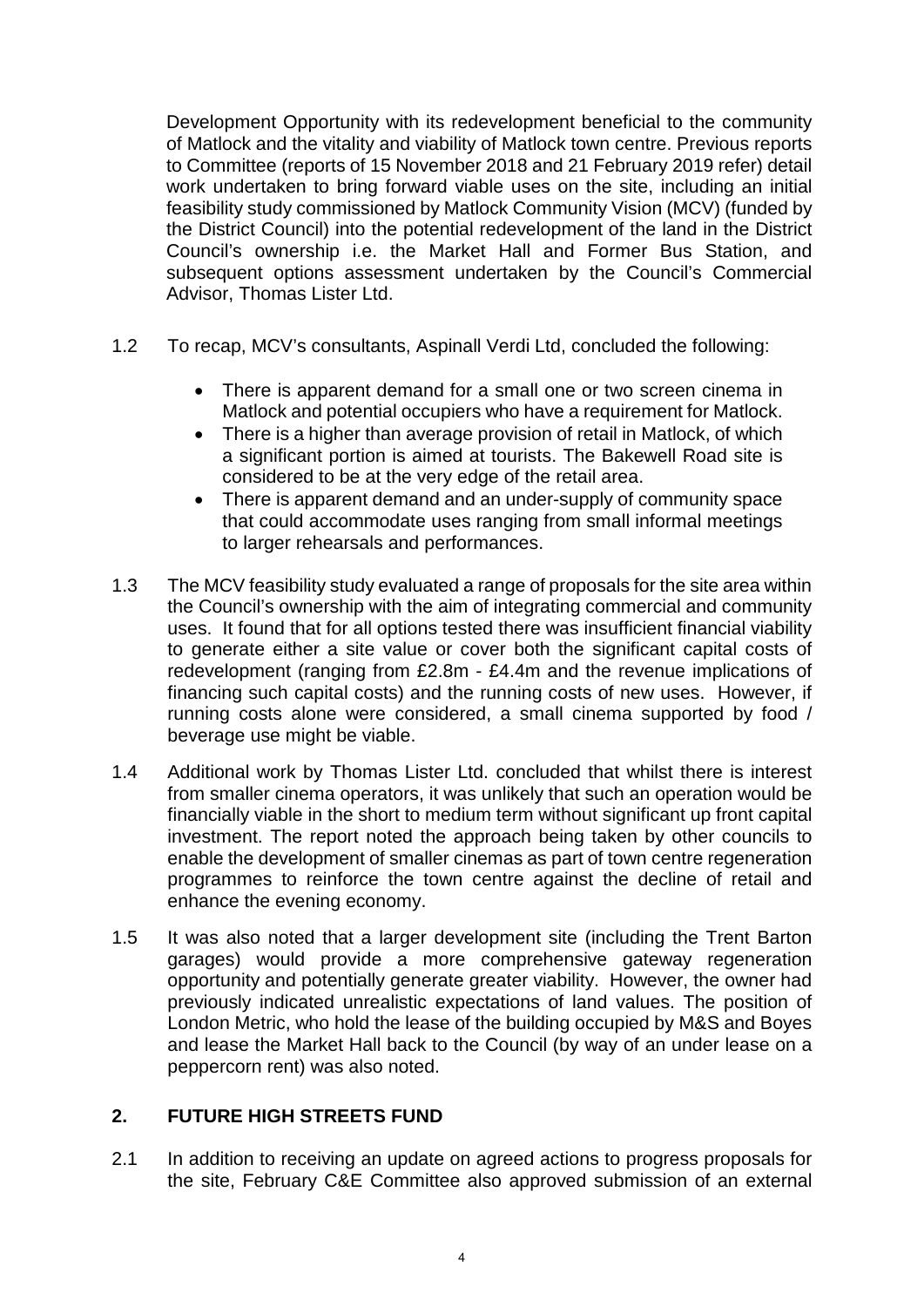funding bid for Matlock town centre to the Government's Future High Streets Fund. The bid was developed through close working with the MCV Steering Group and focused on the redevelopment of the Bakewell Road site to help the town centre adapt to changing high street shopping habits and develop Matlock as more of a combined shopping / leisure / community orientated destination to boost footfall and stimulate the evening economy. The bid was submitted on 22 March 2019.

2.2 The Government announced those towns successful with Stage 1 submissions on 5 July. Over 300 expressions of interest were submitted and unfortunately Matlock was unsuccessful. The next round of the Fund will be announced in the new year.

### **3. ACTIVITY SINCE FEBRUARY 2019**

- 3.1 Complex land ownerships / site assembly and financial viability, together with the requirement for bus operators to maintain access through the site remain problematic issues in unlocking the Bakewell Road redevelopment opportunity.
- 3.2 Evidence previously prepared indicates that, with regard to land solely within the ownership of the District Council, longer term returns along with economic led community benefits *could* be gained from a cinema type development in the Market Hall area – where this includes a complementary food and beverage offer – but capital costs for such a development would not be capable of being recouped in the short term. The wider regeneration benefits for the town centre / evening economy from the potential redevelopment of the site therefore need to be considered.
- 3.3 A potential cinema use on the site was originally put forward in 2017 following interest from a local entrepreneur and comprised a central element of the feasibility work commissioned by MCV. The Future High Streets Fund bid supported by MCV and the Town Council also identified a small cinema with ancillary food and beverage as potential uses, to be explored through more detailed work.
- 3.4 In addition to the significant officer time to prepare the Future High Streets bid, work has continued to establish interest in the site focusing on the area within the freehold ownership of the Council. Following an initial soft market testing exercise, interested cinema operators have visited the site and viewed the Market Hall.
- 3.5 As reported to the 26 June meeting of this Committee, a measured survey of the building has been undertaken and supplied to interested cinema operators. Without prejudice to a decision on future uses on the site and any future process / approach to the wider market, the Council's commercial adviser has liaised with interested operators to seek initial indications of their operational requirements of the site (should formal expressions of interest be invited in the future).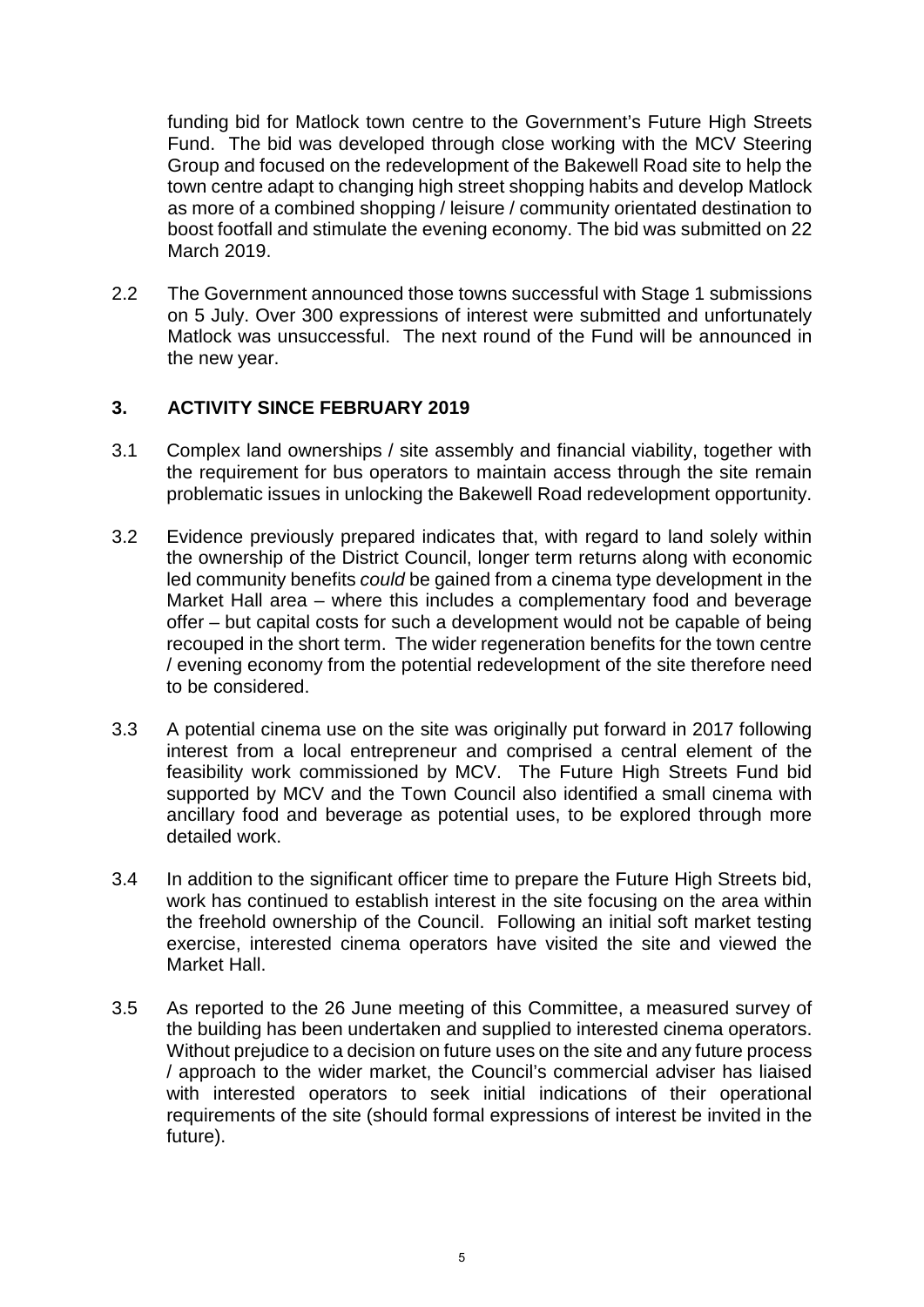- 3.6 As a key stakeholder in any potential redevelopment, a conference call took place with London Metric and a representative from M&S on 31 July 2019 to discuss potential cinema operator requirements of the Market Hall, ancillary uses (e.g. food and beverage and community uses) and next steps to prepare redevelopment proposals. In principle, both organisations are comfortable with a potential cinema use for the Market Hall and the ancillary uses discussed subject to further discussion regarding the proposed layout for the site (including access arrangements and fire escapes) and avoiding disruption to M&S operations. Retaining existing car parking provision is a key issue for M&S. Further discussions will take place in the Autumn.
- 3.7 An approach has been made to Derbyshire County Council regarding bus circulation through the site, specifically focusing on the potential for alternative layby provision (in place of the covered bus bay area) in order to establish the footprint available for potential redevelopment. Previous discussions having been unproductive, a further meeting took place with members of the Public Transport team on 7 August 2019. Retaining bus circulation through the site remains a requirement for County Council officers, acknowledging this 'sterilises' part of the site for development. However, potential redevelopment of the covered bus bay area was in principle considered acceptable; this would require alternative layby provision to be accommodated within the site / along Bakewell Road. County Council officers have now agreed to prepare indicative options and costings to further inform discussions.
- 3.8 Discussions have taken place with the District Council's Development Management service regarding a potential change of use of the Market Hall building. In principle, a change of use to a cinema (leisure use) is considered acceptable. Further discussions are required regarding potential alternative uses within the current covered bus bay area should redevelopment of this area also be proposed.
- 3.9 Clearly an important consideration with regard to the site is the potential impact on existing licensees within the Market Hall. The District Council currently has four annual licence agreements in place with traders. Given current work to establish potential redevelopment opportunities and the potential uncertainty for licensees, a meeting was held with traders and senior representatives of the Council on 12 August. The meeting covered progress to date, options being explored and further feasibility work to be undertaken, and sought to understand the position of traders. Traders acknowledged the Market Hall was underutilised and the Council's reasons for reviewing the future use of the building. Traders confirmed their intention to continue trading and, with regard to timescales for decisions it was confirmed that the Council was not yet at this stage. Officers agreed to keep traders informed as work progresses and to answer any questions they may have through ongoing two way dialogue.
- 3.10 Continuing the close working prior to and during preparation of the Future High Streets bid, officers have maintained contact with members of the MCV Steering Group since February and a further meeting was held with the Steering Group on 12 August to update partners on work to date and discuss next steps*.*  The Steering group are supportive of a cinema use within the Market Hall and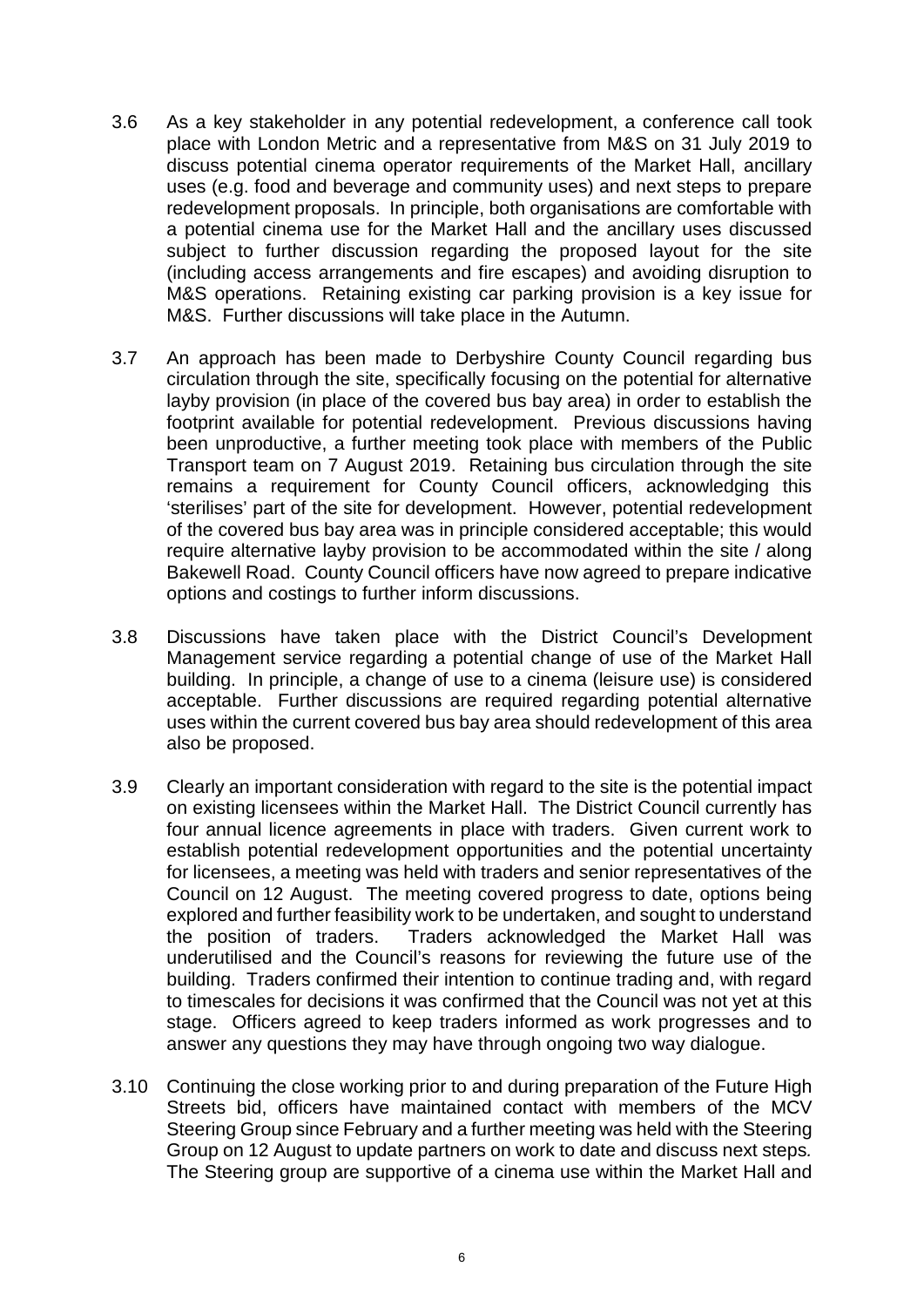welcomed the further work being undertaken by the District Council to establish the feasibility of this and other ancillary uses, potentially including food and beverage, other commercial and community use. The need to test the viability of any new potential uses was emphasised and acknowledged.

3.11 Involvement of the wider community clearly remains important in the formulation of re-development proposals for this longstanding redevelopment opportunity. Public consultation will therefore be undertaken once further feasibility has been carried out and prior to the finalisation of any redevelopment scheme.

#### **4**. **WAY FORWARD**

- 4.1 Based on the work to date and engagement with the key stakeholders it is proposed to undertake further feasibility work to scope potential redevelopment opportunities for the site to include a small cinema development within the Market Hall. At this stage, the work programme will focus on what can feasibly be delivered within the site comprising the freehold ownership of the District Council, how potential uses could work alongside each other and an assessment of financial viability, including use of both the Market Hall and the covered bus bay area.
- 4.2 Officers propose to take a further report to the Council's Commercial Board setting out the programme of work and resources required. The report will also consider the approach to initiating and evaluating formal market interest in the site and public consultation should feasibility work identify a financially viable scheme.
- 4.3 A further report will be brought back to Members in due course.

### **5 RISK ASSESSMENT**

#### **5.1 Legal**

Legal advice is being provided to support negotiations with stakeholders. Additional services required following consideration by the Commercial Board will be procured through the Council's established procedures. The legal risk is assessed as low at this stage. However, this will be continually reviewed.

#### **5.2 Financial**

Revenue funding is required at this stage to support further project development work. A report will be submitted to the Commercial Board seeking funding from the Commercial Investment Fund. It is considered that the financial risk of this report is low at this stage.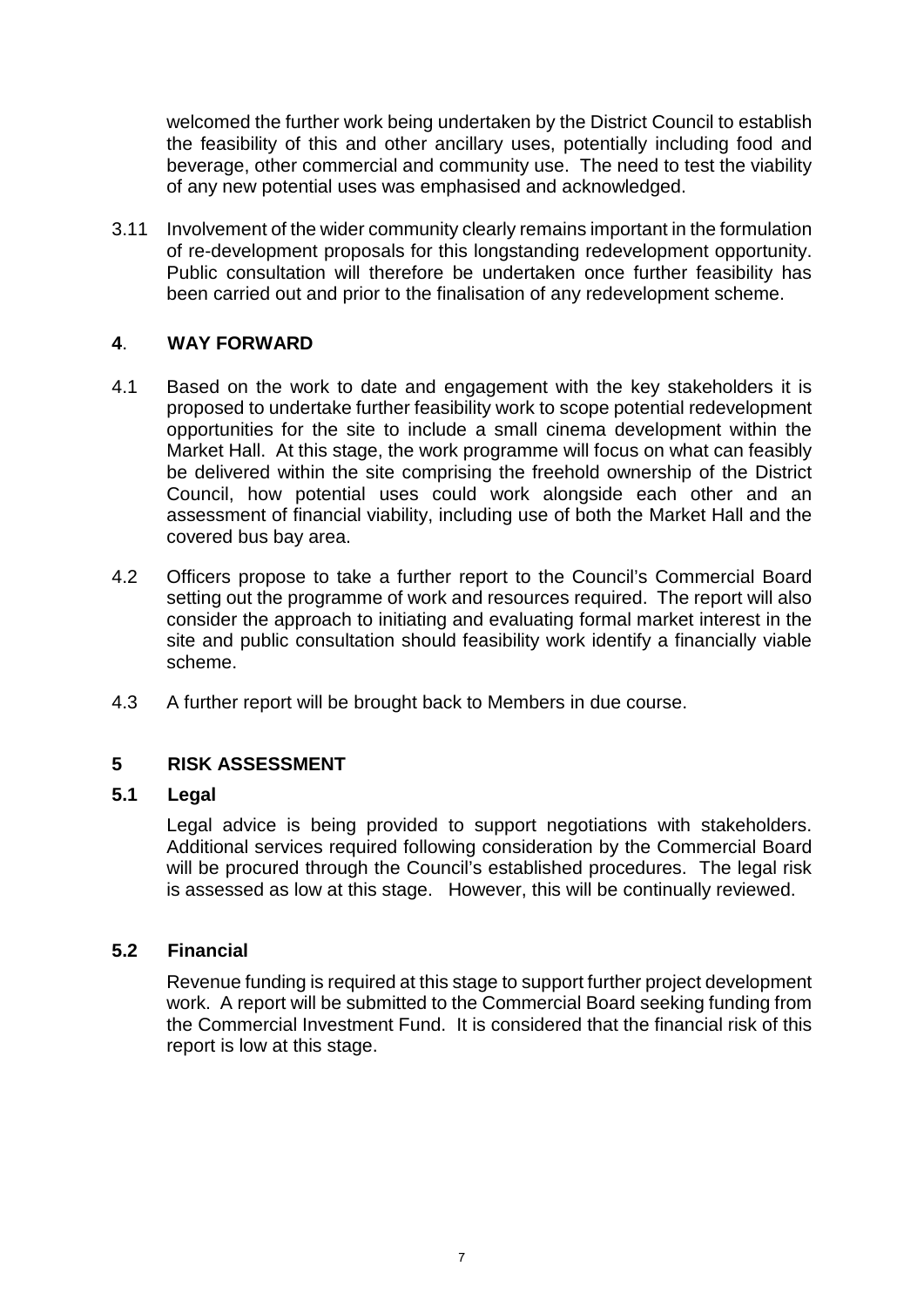#### **6 OTHER CONSIDERATIONS**

In preparing this report the relevance of the following factors has also been considered: prevention of crime and disorder, equalities, environmental, climate change, health, human rights, personnel and property.

#### **7 CONTACT INFORMATION**

Giles Dann, Economic Development Manager Email: [giles.dann@derbyshiredales.gov.uk](mailto:giles.dann@derbyshiredales.gov.uk) Tel: 01629 761211

#### **8 BACKGROUND PAPERS**

#### **Description Date**

Corporate Committee report 13 January 2014 Corporate Committee report 26 June 2014 Community & Environment Committee report 15 November 2018 Community & Environment Committee report 21 February 2019 Community & Environment Committee report 26 June 2019

#### **9 ATTACHMENTS**

None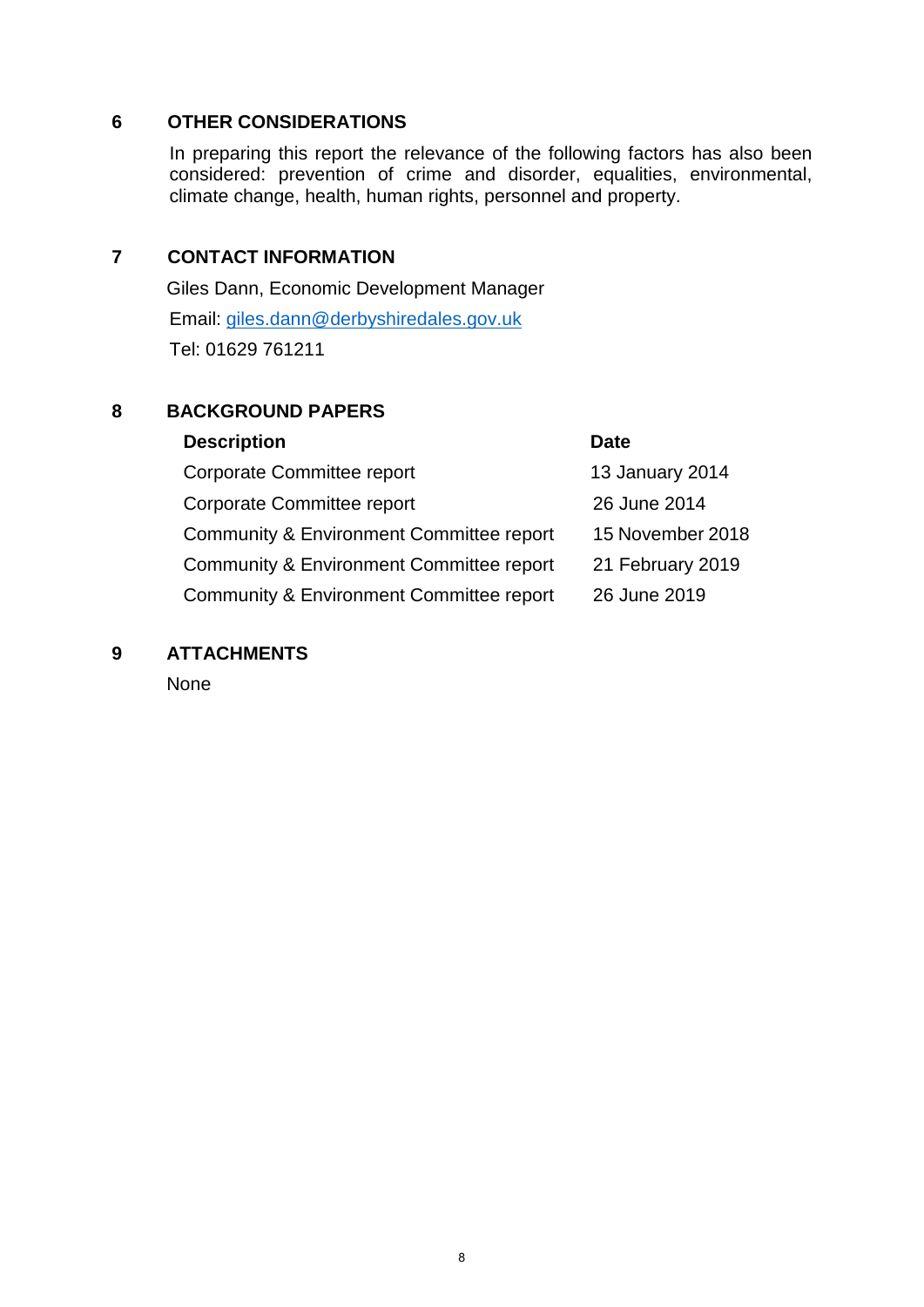## <span id="page-8-0"></span>**COMMUNITY AND ENVIRONMENT COMMITTEE**

21st AUGUST 2019

Report of the Head of Community & Environmental Services

## **MEMORIAL BENCH DONATION POLICY**

#### **PURPOSE OF REPORT**

This report outlines the proposed new Memorial Bench Policy to manage requests for memorial benches on Council owned land.

#### **RECOMMENDATION**

That the Memorial Bench Donation Policy, set out in Appendix One, is approved.

#### **WARDS AFFECTED**

All

#### **STRATEGIC LINK**

The report supports our value of treating people with respect.

#### **1 BACKGROUND**

1.1 As part of the Corporate Signage report to Governance and Resources Committee, 29<sup>th</sup> June 2017, it was resolved:

Minute No. 65/17

3. That a new, easy maintenance, approach to memorial plaques is approved, enabling the Council to promote subscriptions to existing wooden benches in our parks; the plaque and bench to be maintained for a specified number of years by the Council, with the plaque provided by the subscriber to our specification.

1.2 This report delivers the resolution and outlines the methodology for the policy.

#### **2 REPORT**

- 2.1 The District Council has taken memorial benches as either physical or financial donations over the years. This has led to a proliferation of memorial benches in some parks and open spaces, and a lack elsewhere. The benches are of varying designs and of varying quality. The District Council also has plain, undedicated benches across its parks and open spaces.
- 2.2 The purpose of this policy is to provide a clear statement as to how the donation of a memorial bench works.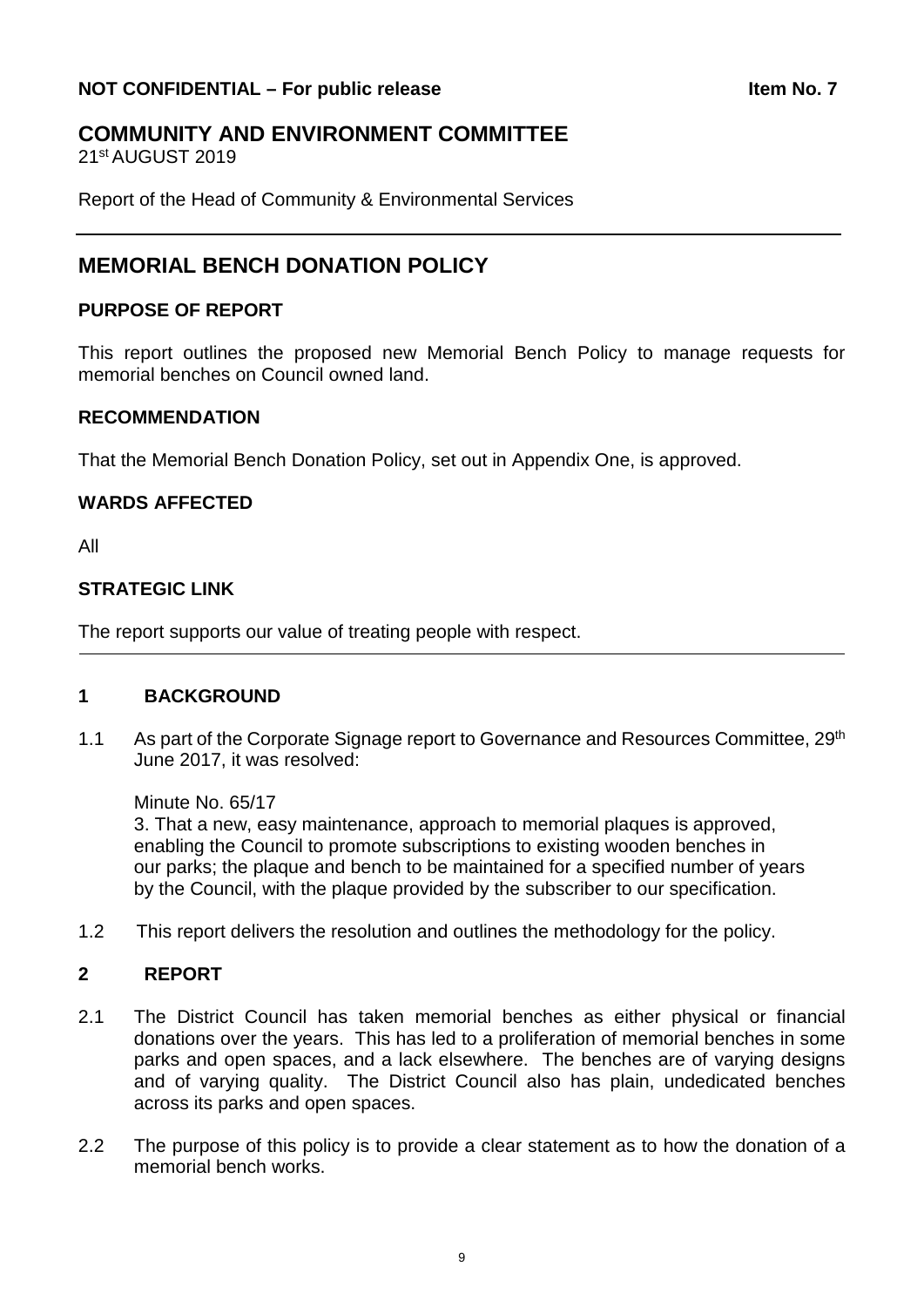- 2.3 Members of the public regularly make requests for memorial benches to be placed on council land. There are areas, especially Bakewell and Monsal Head that are extremely popular and oversubscribed. Presently the Council only provides a full bench and dedication service, where space allows. Where possible a bench is installed and a donation of £680 is requested.
- 2.4 The District Council has a significant number of memorial benches on its land, and in the more popular areas such as Monsal Head is unable to accommodate any further donations. Areas such as Bakewell have a large number of memorial benches and have a waiting list of people wishing to dedicate a bench. These areas do have other undedicated benches that could host a memorial. Other areas have a limited number of benches and have capacity to accept donated memorial benches.
- 2.5 In accepting fixed term bench dedications the Council needs to be mindful of the balance between the original intention of the park or open space, and the appearance that a concentration of memorial plaques can have in an area. The needs of all space users' needs to be balanced for the area.
- 2.6 Comparison with other Councils have been undertaken and similar schemes cost between £700 and £1,500 for bench donations, and where available plaque only cost between £155 to £750 for 5 years.
- 2.7 The proposed donation levels are based on the existing costs for benches and plaques and are shown in the tables below.

Purchase of Memorial Bench

| Cost of Bench (from supplier) | £510.00 to £550.00 |
|-------------------------------|--------------------|
| Plaque (from supplier)        | £50.00             |
| Groundworks                   | £50.00             |
| Installation                  | £100.00            |
| Total                         | £710.00 to £750.00 |

Sole Dedication for 5 years

| Plaque (from supplier)                     | £50.00  |
|--------------------------------------------|---------|
| Installation                               | £20.00  |
| Contribution to upkeep of full bench stock | £180.00 |
| Total                                      | £250.00 |

Multiple Dedication for 5 years

| Plaque (from supplier)                     | £50.00  |
|--------------------------------------------|---------|
| Installation                               | £20.00  |
| Contribution to upkeep of full bench stock | £90.00  |
| <b>Total</b>                               | £160.00 |

- 2.8 Prices should be reviewed each year and should be based on the actual cost of the bench and plaque on 1<sup>st</sup> January, with remaining charges being increased in line with the Council's Fees & Charges allowing a price to be set for each financial year.
- 2.9 The Guidance Notes for applicants are shown in Appendix 1.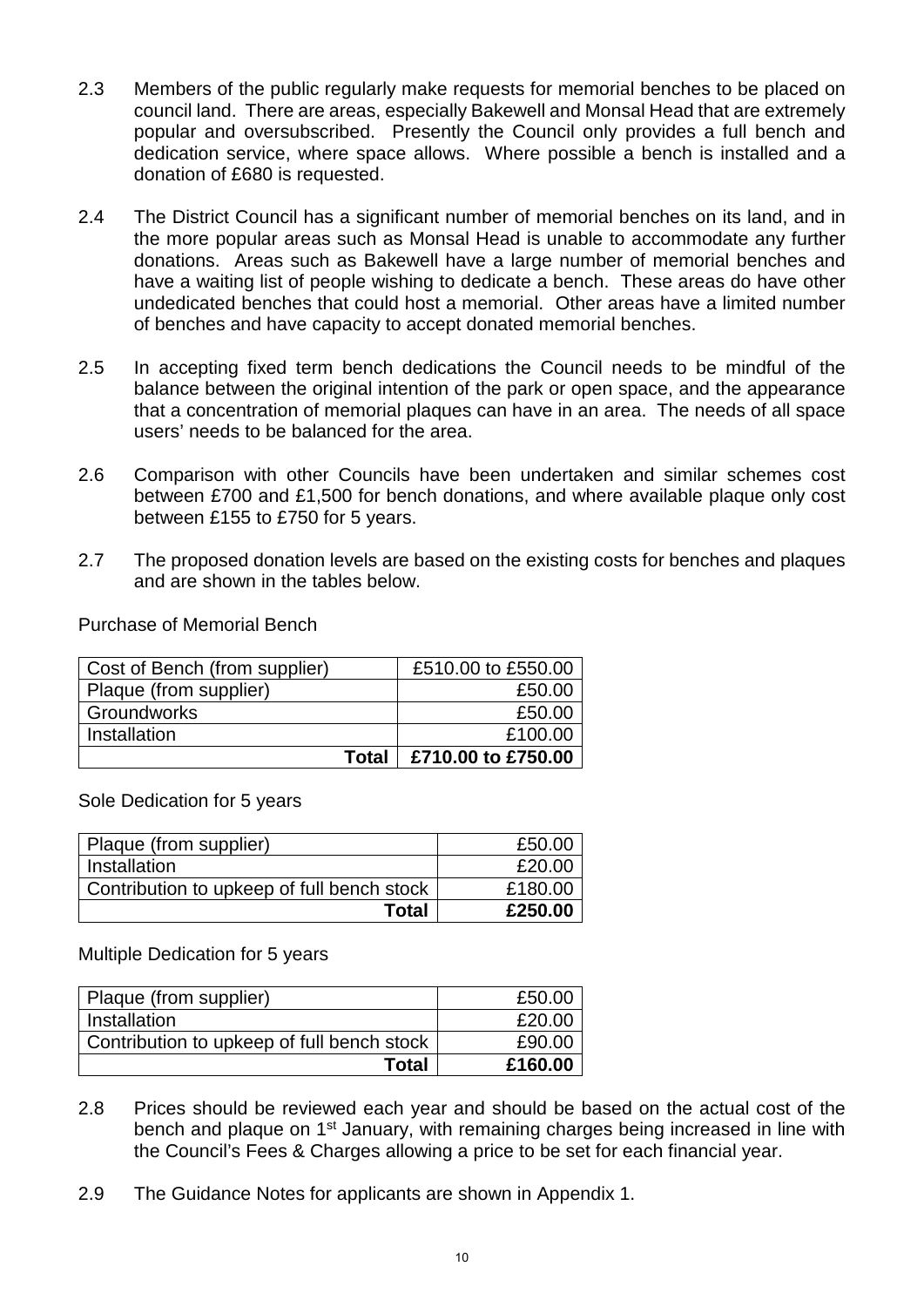#### **3 RISK ASSESSMENT**

#### 3.1 Legal

The Council as landowner has the power to control any structures placed on its land and would potentially be liable if anyone was injured as a result of a defective bench. A policy on what will be clarify what would be allowed and also the quality of the item to minimise risk to the council and give clear guidance to the public on what would be allowed.

#### 3.2 Financial

The proposed donation levels set out in the report should recover the costs of providing memorial benches and plaques. The financial risk is, therefore, assessed as low.

#### **4 OTHER CONSIDERATIONS**

In preparing this report, the relevance of the following factors has also been considered: prevention of crime and disorder, equalities, environmental, climate change, health, human rights, personnel and property.

#### **5 CONTACT INFORMATION**

Ashley Watts, Head of Community & Environmental Services Tel: 01629 761367 E-mail: [ashley.watts@derbyshiredales.gov.uk](mailto:ashley.watts@derbyshiredales.gov.uk) 

#### **6 BACKGROUND PAPERS**

**Description Date File** 

non-state and the contract of the None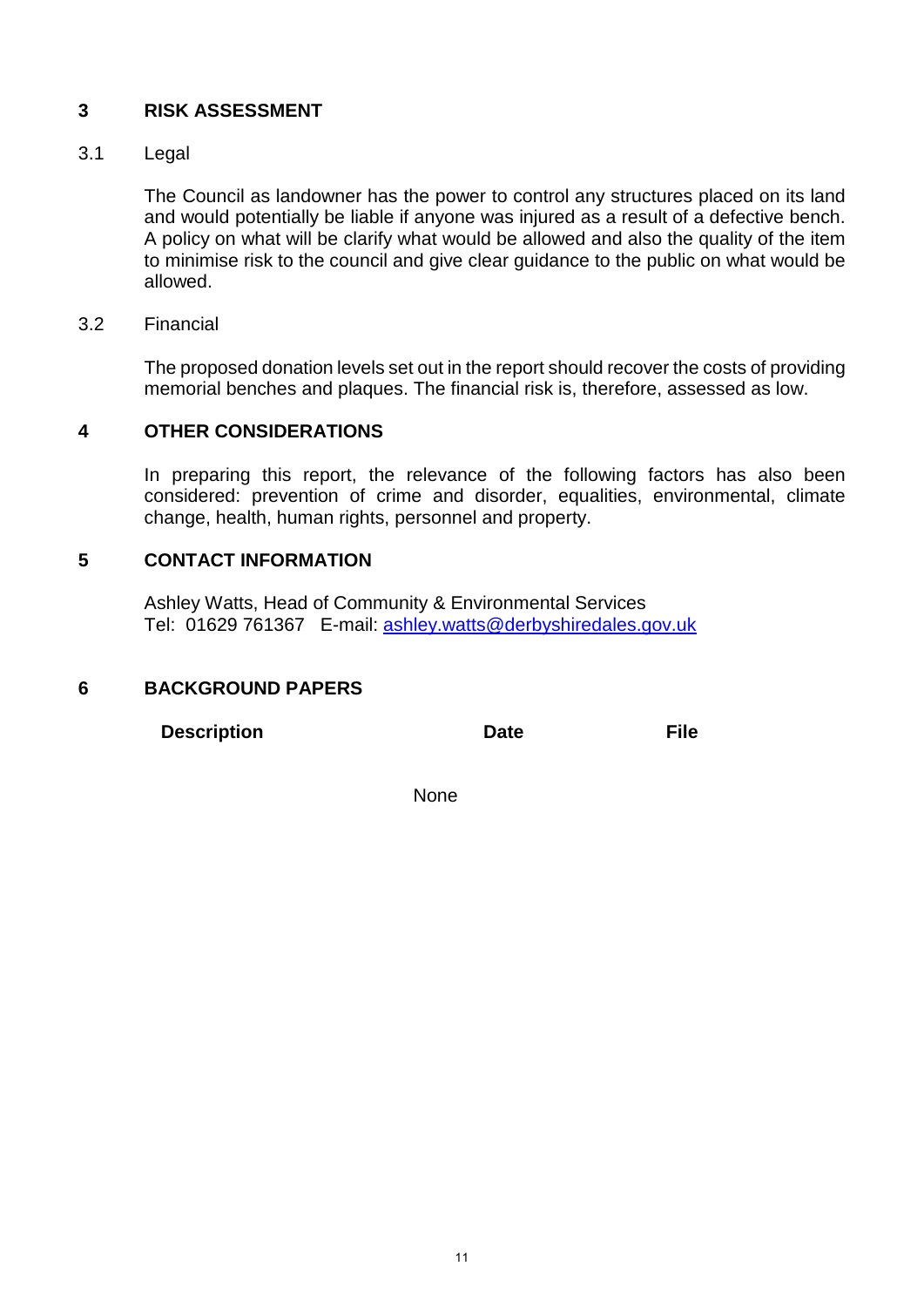#### **MEMORIAL BENCH DONATION POLICY**

#### **Memorial Benches**

- 1. The Council retains ownership of the bench at all times.
- 2. The Council will source and install the bench and plaque in line with the bench design suitable for that site and complying with the Council's procurement policy. The Council will not accept any non-standard benches.
- 3. The Council carries out safety and conditions checks of its bench stock on a regular basis.
- 4. The Council undertakes maintenance of the bench in line with its own operational standards. The Council expects to treat benches roughly every 4 or 5 years during routine maintenance. The Council will not paint or treat benches for aesthetic reasons.
- 5. The Council expects a memorial bench to last for 10 years with normal use and environmental conditions. Where the bench is in a useable condition after this time it will remain in-situ, including the dedication at no further cost to the donator.
- 6. The Council will not be responsible for the replacement of a bench that is stolen, subject to vandalism or extreme weather conditions such as flooding.
- 7. The Council will remove the bench when the Council assesses that the bench is beyond economic repair and is not responsible for its replacement.
- 8. When a memorial bench is deemed beyond economic repair then the existing donator will be asked if they wish to donate a further bench for the charge at that time. Where they don't wish to then the space will be offered to people on the waiting list or retained as a space for a future donation.
- 9. Where a memorial bench is deemed beyond economic repair and no contact details are available for that bench then it will remain as a space for 1 full year to enable family to visit and contact the Council. If no contact has been received within this year then the space will be offered to people on the waiting list or retained as a space for a future donation.
- 10.When a plain bench is deemed beyond economic repair then the Council will consider if a replacement bench is needed or not. If one is needed then the Council will offer it as a memorial bench, initially to the waiting list for the site, or if one is not required immediately then retained as a space for future donation for 1 full year before installing a plain bench.
- 11.Applications for a memorial bench will only be accepted on the Council's application form and payment of the donation must be made prior to the Council placing the bench order. Payments can only be made by card. The application should include details of who to contact with future queries, it is the donator's responsibility to ensure that the Council has the most up to date details.
- 12.Applications will be accepted on a first come first serve basis. Where a site is oversubscribed then names will be added to the waiting list.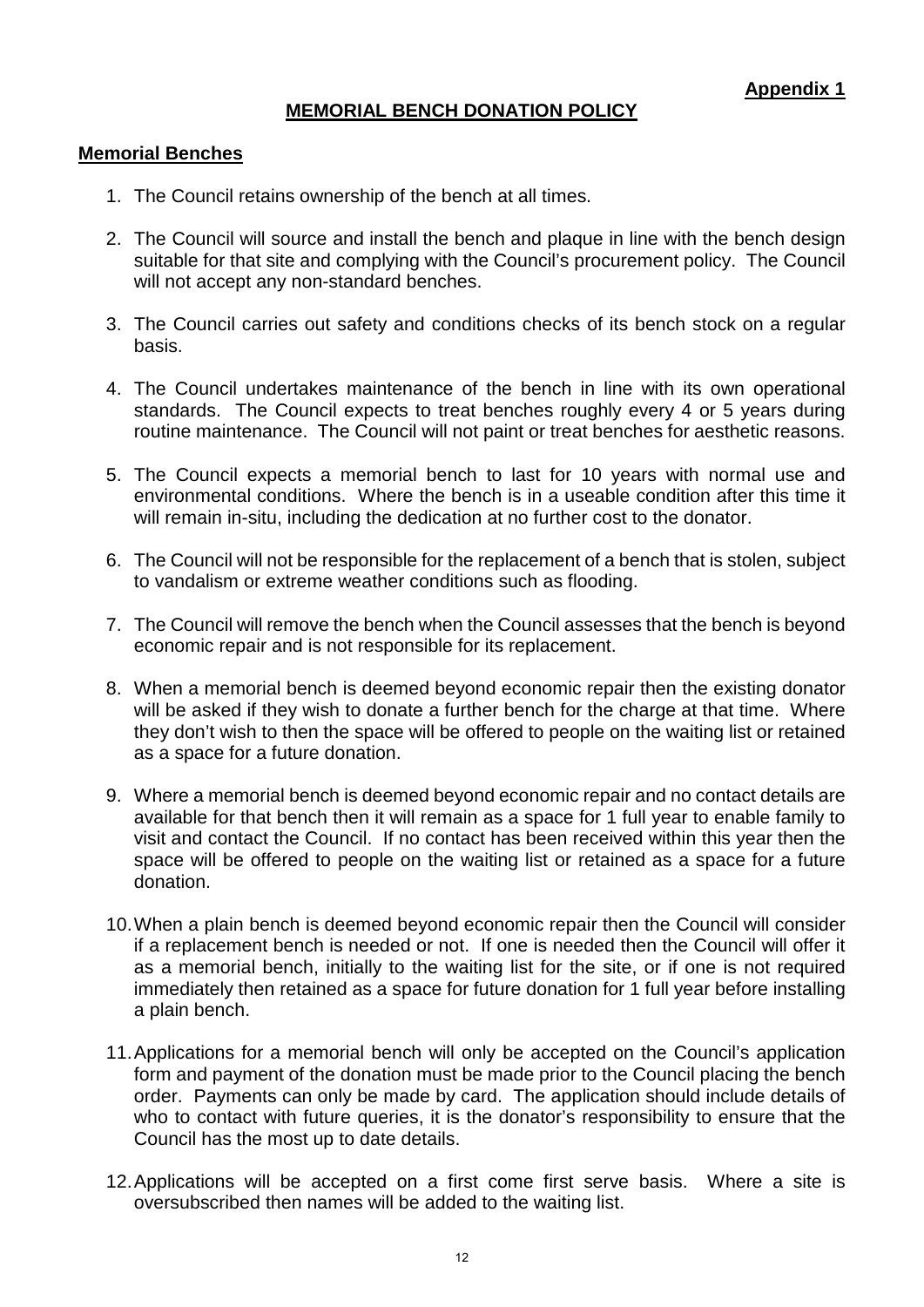- 13.Applicants can suggest a location they would like the bench but the Council will make the final decision. It is possible that in the future the Council may need to relocate a bench for operational reasons, the Council will notify the donator prior to any permanent relocation.
- 14.It usually takes around 4 months from the receipt of a completed application form and payment for the bench to be installed.

#### **Short term Sole Dedications**

- 15.Applications for a short term sole dedication of 5 years will be taken, these will be for plain (non-memorial) benches only. At the end of the 5 years the donator will be asked if they wish to renew at the current rate, if not then it will be offered to the waiting list or remain open for dedication.
- 16.Applications for a short term dedication will only be accepted on the Council's application form and payment of the donation must be made prior to the Council placing the plaque order. Payments can only be made by card. The application should include details of who to contact with future queries, it is the donator's responsibility to ensure that the Council has the most up to date details.
- 17.Applications will be accepted on a first come first serve basis. Where a site is oversubscribed then names will be added to the waiting list.
- 18.It is possible that in the future the Council may need to relocate a bench for operational reasons, the Council will notify the donator prior to any permanent relocation.
- 19.It usually takes around 6 weeks from the receipt of a completed application form and payment for the bench to be installed.

#### **Short term Multiple Dedications**

- 20.Applications for a short term dedication of 5 years will be taken for benches that have multiple dedications (to a maximum of 4 plaques). These will be for plain (nonmemorial) benches only. At the end of the 5 years the donator will be asked if they wish to renew at the current rate, if not then it will be offered to the waiting list or remain open for dedication.
- 21.Applications for a short term dedication will only be accepted on the Council's application form and payment of the donation must be made prior to the Council placing the plaque order. Payments can only be made by card. The application should include details of who to contact with future queries, it is the donator's responsibility to ensure that the Council has the most up to date details.
- 22.Applications will be accepted on a first come first serve basis. Where a site is oversubscribed then names will be added to the waiting list.
- 23.It is possible that in the future the Council may need to relocate a bench for operational reasons, the Council will notify the donator prior to any permanent relocation.
- 24.It usually takes around 4 months from the receipt of a completed application form and payment for the bench to be installed.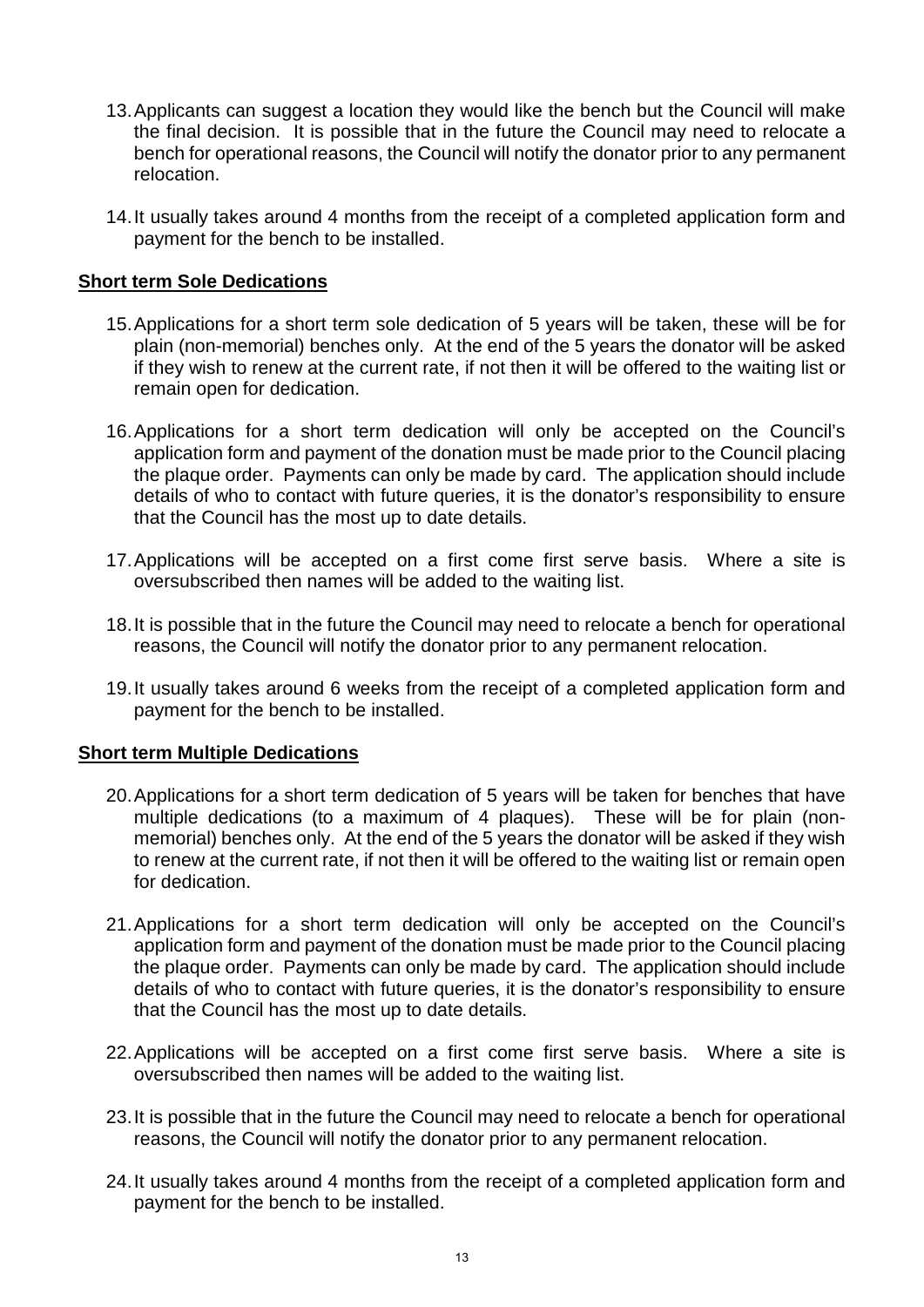#### <span id="page-13-0"></span>**NOT CONFIDENTIAL – For public release <b>Internal CONFIDENTIAL** – For public release

COMMUNITY AND ENVIRONMENT COMMITTEE 21ST AUGUST 2019

Report of the Head of Housing

## **VOLUNTARY RIGHT TO BUY SCHEME**

#### **PURPOSE OF REPORT**

This report sets out the development of the Voluntary Right to Buy ("VRTB") scheme established by the government and the housing sector. The report also identifies a way in which the scheme could be delivered in the Derbyshire Dales.

#### **RECOMMENDATION**

That subject to Member approval the following criteria be adopted in the delivery of the Voluntary Right To Buy scheme:

- I. The scheme is restricted to Ashbourne and Matlock
- II. The scheme only operates for the life time of the VRTB deal, funded by government
- III. 1 for 1 replacement takes place in accordance with the government timetable, I.e. within 3 years
- IV. Platform work with the Housing Team to secure replacement stock as near as possible to the sold homes and to support other council initiatives including the Hurst Farm regeneration project and empty homes
- V. The scheme would only apply to houses, with bungalows and flats excluded

#### **WARDS AFFECTED**

Matlock St Giles, Matlock All Saints, Ashbourne North and Ashbourne South

#### **STRATEGIC LINK**

Promoting home ownership is a long established government housing policy. The Voluntary Right to Buy scheme has at its core the requirement to re-provide every home sold through the scheme. Working with Platform to deliver the scheme would not diminish the total number of affordable homes available across the district. Income from the scheme could be used to support housing activity for which it is usually harder to find resources for e.g. empty homes and estate regeneration.

#### **1 SUMMARY**

1.1 In its manifesto, the Government made a commitment to extend the Right to Buy to housing association tenants. In September 2015, the National Housing Federation (NHF), on behalf of the housing association sector, made an offer to Government to extend Right to Buy level discounts to eligible tenants through a voluntary rather than statutory approach - the "Voluntary Right to Buy" (VRTB). The offer was accepted by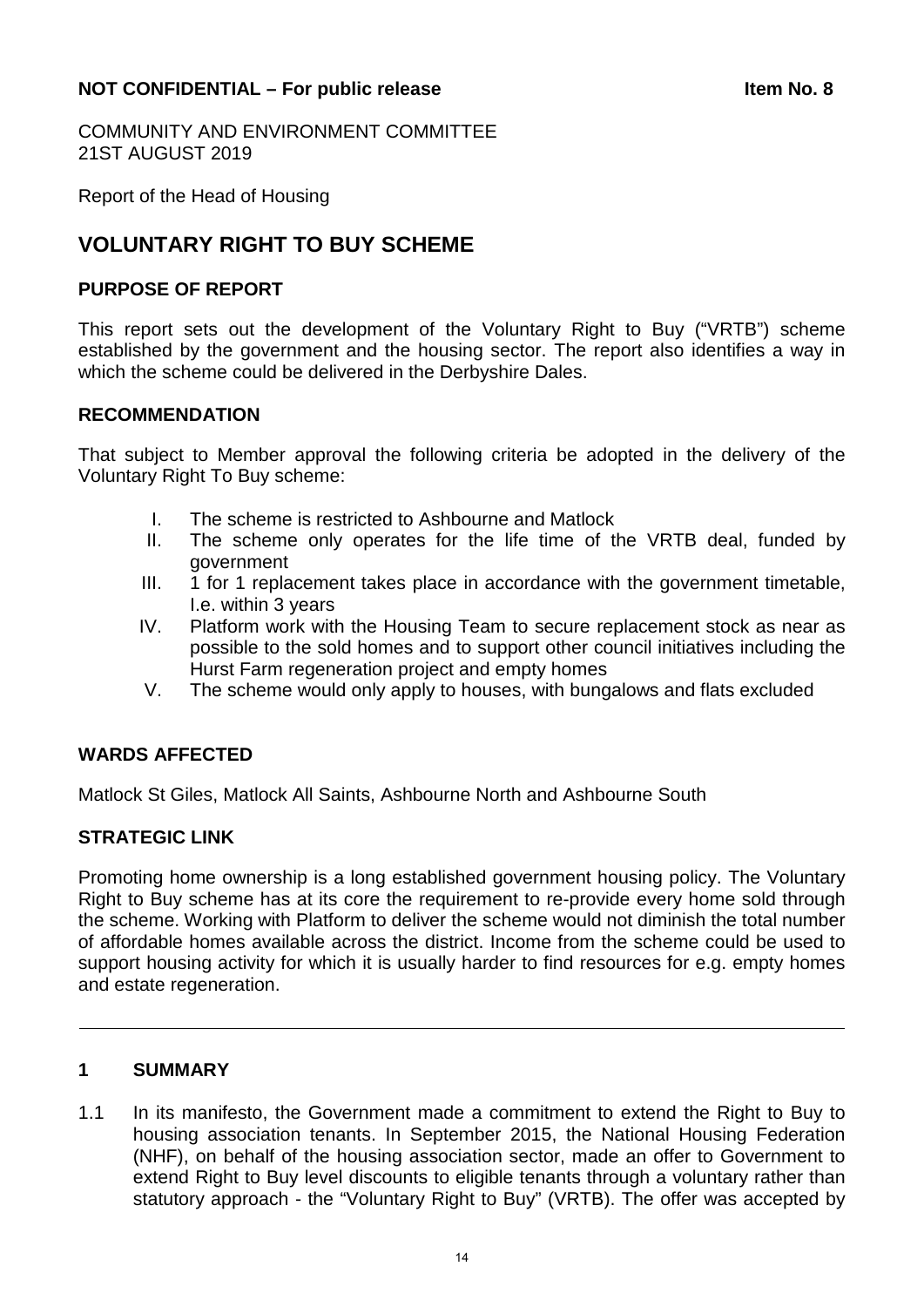the Government in October 2015. As a result of the agreement, the Housing and Planning Act 2016 was drafted to enact only what was necessary to enable the Secretary of State to underpin the agreement. This includes powers to compensate private registered providers for the cost of a discount and setting home ownership criteria, creating an expectation that all housing associations will provide a home ownership offer to their tenants that will be monitored by the Regulator.

- 1.2 An initial pilot ran during 2016-17 with five housing associations across England. A larger regional pilot was confirmed in the Government's 2017 Autumn Budget – guidance covers this regional pilot. The pilot is open to participating housing association tenants in the East and West Midlands. The regional pilot aims to test specific aspects of the policy not tested in the initial pilot: namely one for one replacement of housing sold, and portability of discounts for tenants who are unable to buy the property they currently live in. Only housing associations with 1,000 homes or more are required to take part in the VRTB programme.
- 1.3 The agreement between the Government and the housing association sector was based on four key principles:
	- **Right to Buy level discounts for eligible housing association tenants:** eligible housing association tenants would have the right to the same level of discounts, funded by the Government, as local authority tenants have under the statutory Right to Buy scheme. Eligibility for the scheme is determined by the Government. The amount of discount varies depending on the length of occupation e.g. a tenant of 5 years would receive a 35% discount while a tenant of 20 years would receive a 50% discount.
	- **Board control over which homes to sell:** housing associations will have the final decision about whether to sell an individual property, with the presumption that they will sell a tenant their current home where they can. Where they decide not to sell the tenant their existing home, the Government agrees to compensate housing associations if the discount is applied to an alternative housing association property purchased by the tenant (subject to certain conditions).
	- **Full compensation:** housing associations will receive the full market value of the properties sold, with the value of the discount funded by the Government, subject to housing associations complying with the eligibility criteria, the elements of the regional guide, and the Capital Funding Guide (issued by Homes England) as it relates to the Voluntary Right to Buy.
	- **Flexible one for one replacement through new supply nationally:** for every home sold under the agreement in England a new affordable property will be built thereby increasing overall supply. Individually, housing associations do not have to replace on a one for one basis. Some housing associations may not be able to build at a ratio of one for one, but it is expected that this will be balanced by others delivering to a higher ratio to ensure the sector meets its commitment under the terms of the agreement.
- 1.3.1 The type, tenure and location of replacements are a matter for the housing association as long as the property can be deemed to be affordable. In some limited circumstances it may not be possible, appropriate or desirable for housing associations to build a new home to replace the one sold. In these circumstances housing associations would have the flexibility to buy another property or bring an empty property back into use which will count as a replacement property. Excluding flats from VRTB would help to avoid leaseholder issues that can arise, particularly when major repairs are required to a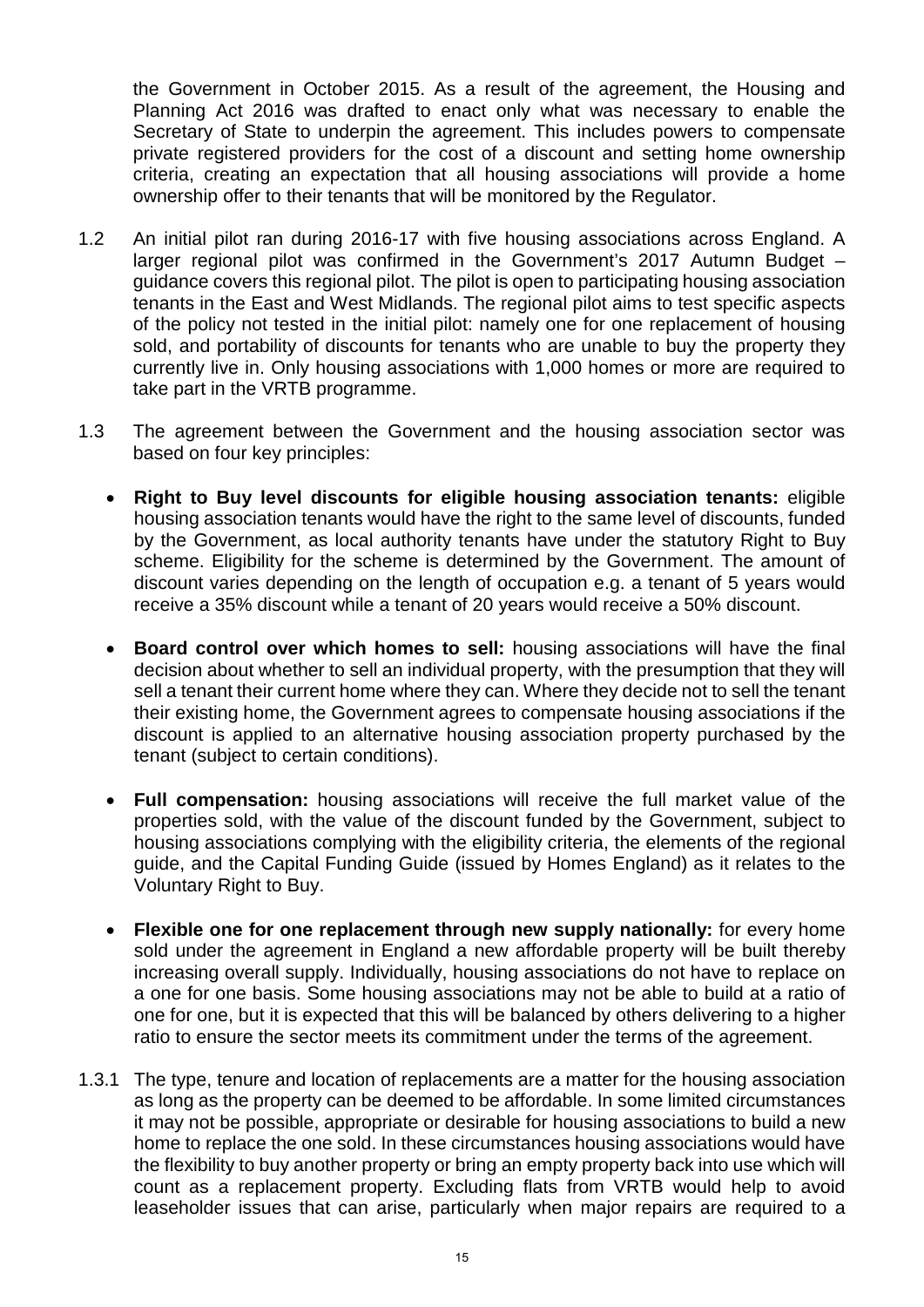property that has both housing association tenants and private owners. Substantial repair costs to the common areas of a property can be a real issue for private owners.

- 1.3.2 The District Council transferred its housing stock to Dales Housing in 2002 in order to allow borrowing to fund backlog repairs and a new 30 year business plan for the improvement of the stock. As the housing association sector evolved through the early 2000s, Dales Housing and Severn Locks Housing (another stock transfer council from Leicestershire) formed a new partnership with an overarching body called Acclaim Housing. With the drive to reduce costs and build more new affordable homes, the housing sector continued to see further mergers. As such in 2014/15 the Acclaim Group became part of Waterloo Housing Association, which was itself a combination of other stock transfers and housing associations.
- 1.3.3 As government policy has evolved, the largest development funding grants are being awarded to the biggest housing associations. The merger between Waterloo and Fortis to form Platform in 2018/19 meant that the new combined housing association could build an additional 500 per year. The Platform Group is the 5<sup>th</sup> biggest in the UK and now owns 46,000 homes in total and completed 1598 homes during 2018/19, at an investment of £228.5million. Maintaining a close working relationship with Platform is key to the future delivery of affordable homes within the Derbyshire Dales.

#### **2 REPORT**

#### **Platform and applying the VRTB in the Derbyshire Dales.**

- 2.1 Platform have adopted a policy in line with the principles set out above. The Regional VRTB Pilot in the Midlands only applies to general needs properties. Independent Living schemes (Supported housing) and extra care schemes are not included in this pilot. The Group proposes to exempt a number of different categories of property from the Voluntary Right to Buy, most notably:
	- •Homes that are in an excluded rural area, where there is a restrictive covenant or local restriction on buying a rural home.
	- •Properties in which there are legal, funding or planning restrictions in place in legally binding agreements (e.g. section 106 sites where applicable, restrictive covenants, contractual clawbacks in transfer agreements (except where the relevant local authority agrees to repay the clawback in full).
- 2.2 It is this second bullet point which is key here. In the spirit of the deal brokered with government, Platform wish to allow tenants in the Dales to exercise the VRTB. However under the existing transfer agreement, Platform would have to repay a proportion of the receipt to the District Council. This would significantly restrict their ability to re-provide a new home for each sale that took place. As such the proposal is that DDDC agrees to return sales receipts from Platform, arising from VRTB only, provided re-provision occurs in the Derbyshire Dales. This would be consistent with the previously agreed disposals programme. As of April 2019, the total number of eligible tenants that have approached Platform is 8. So in practice, a tenant buying a home would pay Platform the cost of the house, less the discount. This receipt would then sit with Platform until a suitable scheme or property came forward. The District Council's Housing Team would work with Platform to identify opportunities to spend the receipt.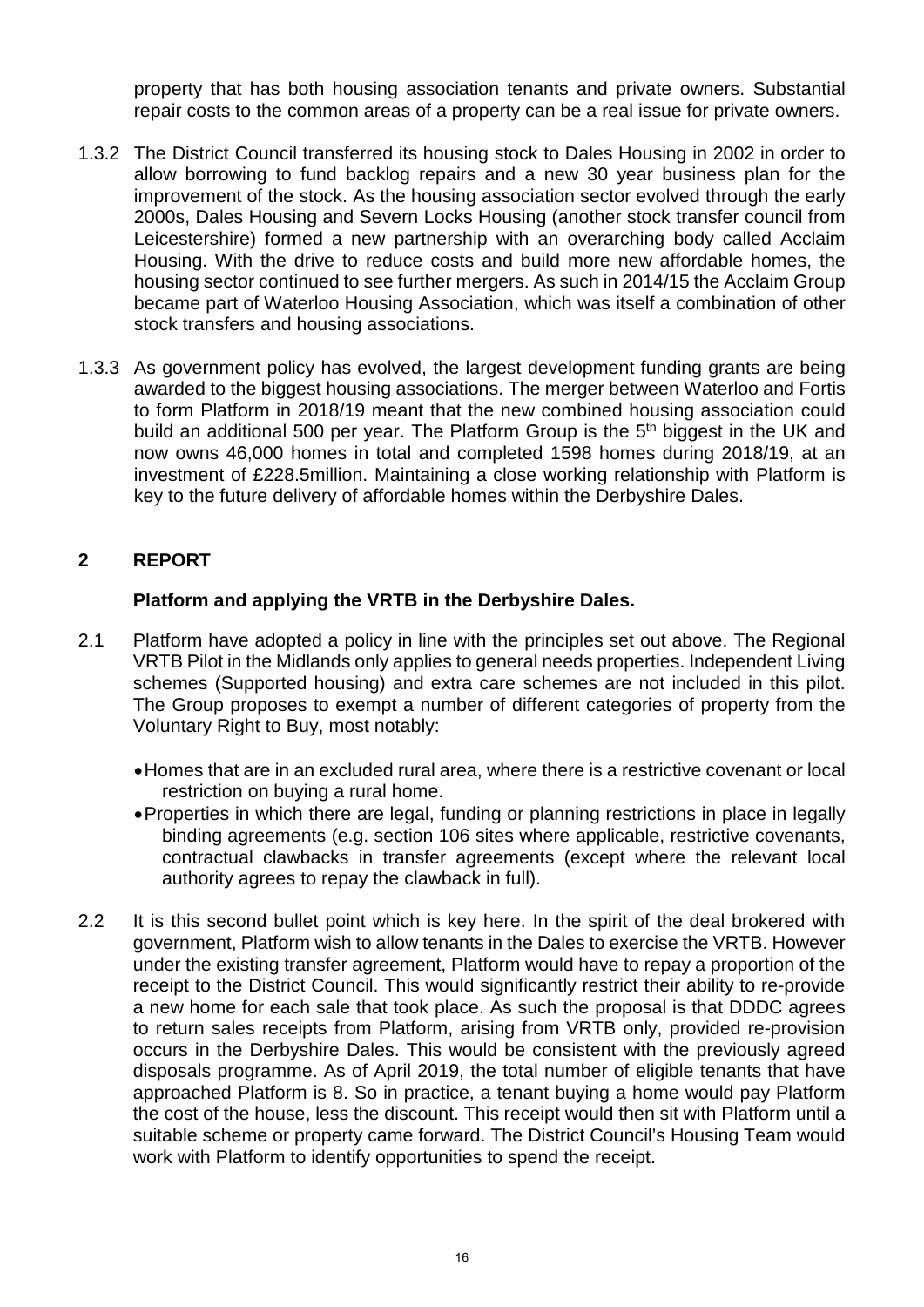- 2.3 Platform had previously decided to decline applications from rural settlements, but this has proved hard for them to defend. Instead they are considering rural applications on a case by case basis, due to legal challenge. Grounds for refusal are limited although where a property has a legal clause attached such as 'in perpetuity for affordable housing' then applications for VRTB are refused. Platform are concerned about the loss of stock where it is difficult to re-provide. However they have three years to provide a replacement home that is in addition to their existing development programme. For a new build development, Platform would need to obtain a planning consent. However purchase of existing private sector homes, empty properties or within the Hurst Farm estate, would support the Council's wider housing priorities and be quicker to achieve.
- 2.4 The Regional pilot was based on a ballot. Tenants were given a 3 month window in which to log in to a government website, expressing an interest to buy. Across the east and west midlands 40,000 bids were received. Funding only existed for 20,000 homes. The initial pilot is however underspent with a high dropout rate. It is possible that the ballot will reopen.
- 2.5 Tenants who are found not to be eligible e.g. due to the perpetuity rules, can port their discount to another property. This opportunity lasts for 3 months, and tenants can only receive 1 offer. Porting has found to not work because only low demand properties are being offered. Tenants have an expectation of a nice house in the leafy suburbs when in reality it's a hard to let property away from their current home. Platform want to ensure they meet housing need in the first instance, rather than sell.
- 2.6 There are some residents that will want to exercise the VRTB, but will be prevented due to the restrictions that exist in the regional pilot and those which Platform have adopted. This has led to a small number of complaints, some of which have come through to the Housing Team.
- 2.7 The existing Right To Buy scheme will continue to operate in the normal way i.e. people who were tenants of the District Council before 1996 and who are still living in their original property, have a protected Right To Buy. The income from the sales receipts is shared between Platfom and the District Council, though there is no statutory requirement to spend this income on housing development. There are currently less than 10 Right To Buy sales per year. Housing Association tenants are able to exercise the Right to Acquire, though this is far less generous than Voluntary Right To Buy with discounts fixed at £10,000 in the Derbyshire Dales.

### **4 RISK ASSESSMENT**

#### 4.1 Legal

The scheme is voluntary so the Council is under no obligation to agree, however if a substantial number of housing associations pull out of the voluntary scheme this could result in the scheme becoming mandatory. Any potential legal risk can be negated with a clear agreement with Platfom to make sure the funds are used for new social housing and obtained within the 3 year period.

4.2 Financial

The Council will continue to receive receipts under the existing Right to Buy Scheme. There are no financial risks for the Council arising from the Voluntary Right to Buy Scheme.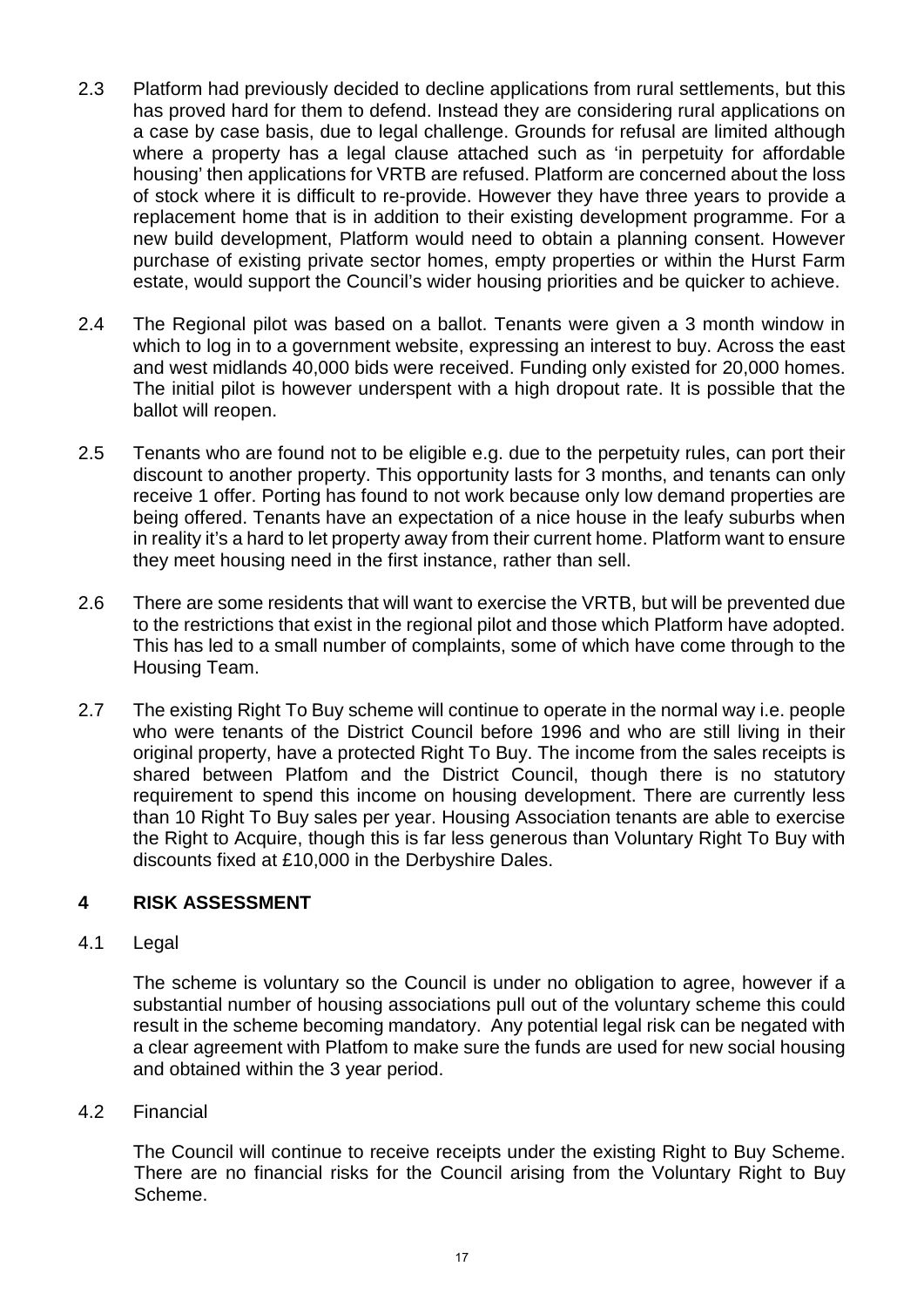#### **5 OTHER CONSIDERATIONS**

In preparing this report, the relevance of the following factors has also been considered: prevention of crime and disorder, equalities, environmental, climate change, health, human rights, personnel and property.

### **6 CONTACT INFORMATION**

Robert Cogings - Head of Housing Email : [robert.cogings@derbyshiredales.gov.uk](mailto:robert.cogings@derbyshiredales.gov.uk) Telephone : 01629 761354

#### **7 BACKGROUND PAPERS**

None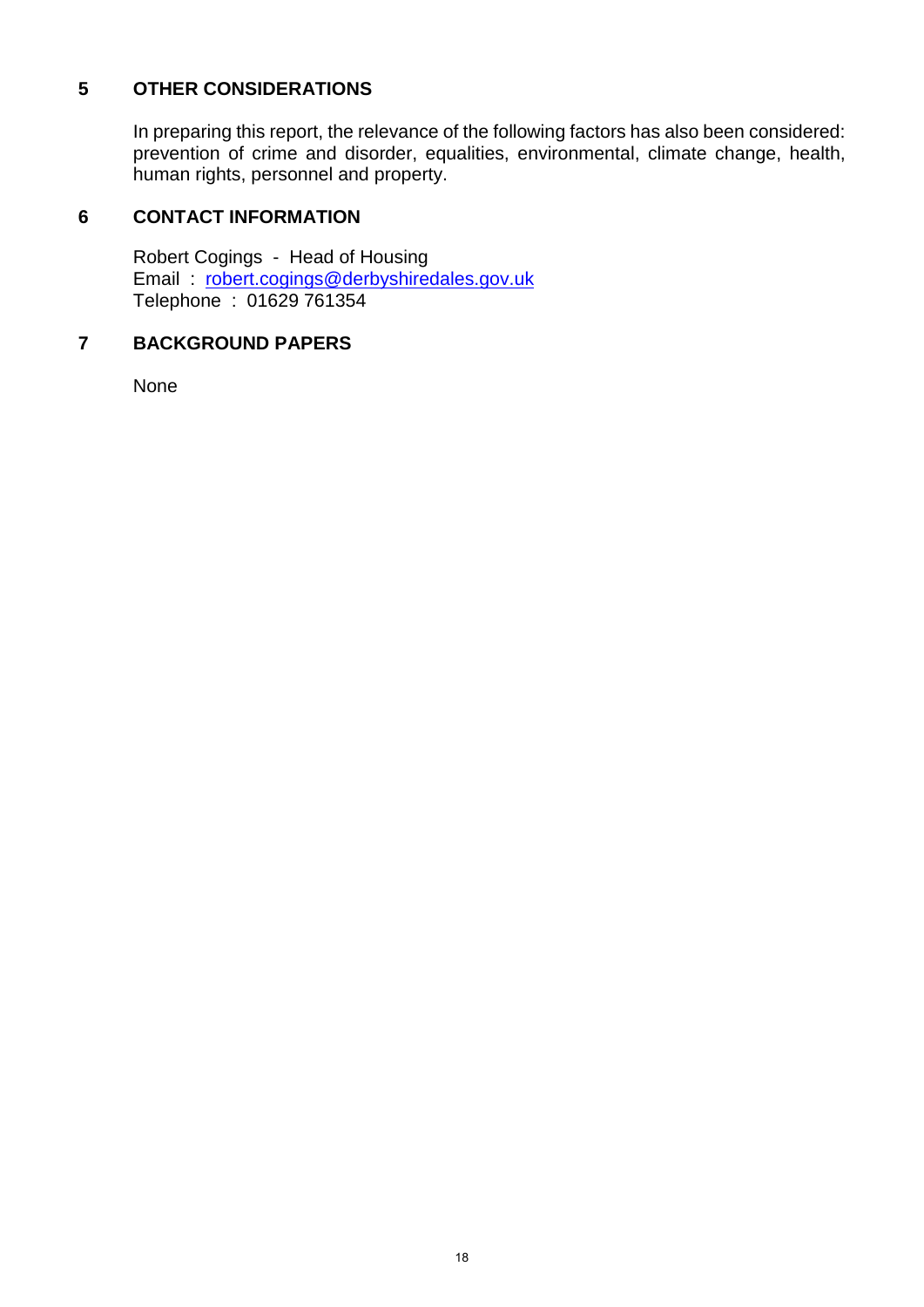#### <span id="page-18-0"></span>NOT CONFIDENTIAL – For public release **Internal Confidential Litem No. 9**

#### **COMMUNITY & ENVIRONMENT COMMITTEE**

21 AUGUST 2019

Report of the Head of Community & Environmental Services

#### **WASTE & RECYCLING – ORGANICS CONTRACT**

#### **PURPOSE OF REPORT**

The report provides an update on the procurement of the new contract for the disposal and processing of organic waste.

#### **RECOMMENDATION**

That the awarding of the new organic waste disposal contract to Vital Earth Ltd be noted.

#### **WARDS AFFECTED**

All wards

#### **STRATEGIC LINK**

The new contract will help to meet the District Council's priority of a clean and safe district. It must also balance affordability with quality in reflecting the District Council's Financial Strategy.

#### **1. BACKGROUND**

- 1.1 Since 2010 the District Council has been disposing of its organic waste at Vital Earth Ltd., as part of joint contract with Derby City Council and South Derbyshire District Council. This contract is due to end in June 2020.
- 1.2 Vital Earth is a family owned business based on the Airfield Industrial Estate in Ashbourne. Vital Earth use in-vessel composting, an aerobic system which keeps the material oxygenated throughout the composting process. This ensures that no malodorous material is formed and enables the bacteria, which breaks down the material into fine particles suitable for a good quality compost.
- 1.3 The compost is then sold onto local garden centres and some is also provided free of charge to local schools and community groups.
- 1.4 Organic waste is material that is biodegradable such as food and garden waste.
- 1.5 The District Council operates a fortnightly garden waste collection and a weekly food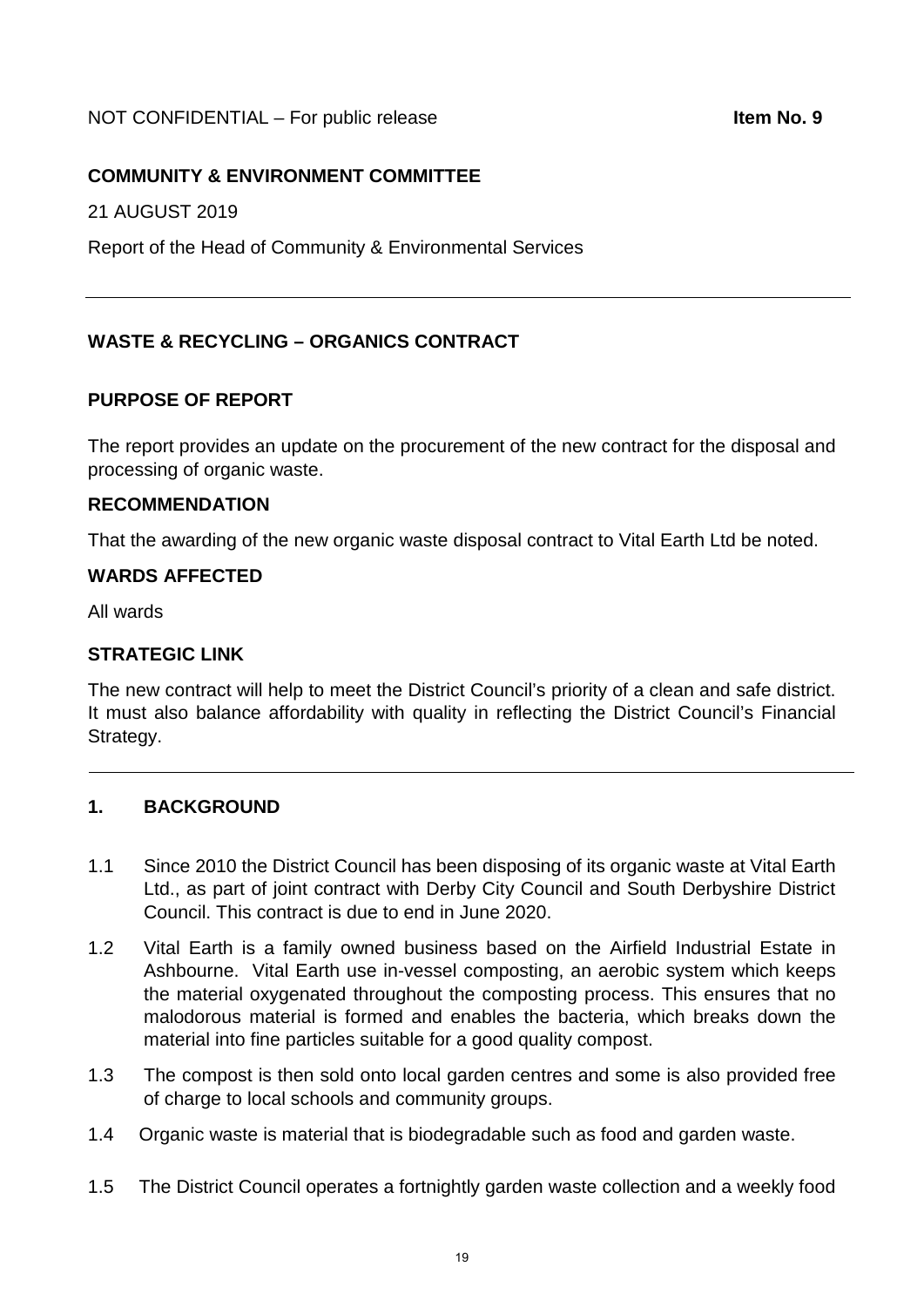waste collection service throughout the District. The garden waste is collected via 240 litre wheeled bins and compostable sacks. The food waste is collected via 23 litre kerbside caddies and compostable food liners. The service runs throughout the year, except the garden waste collection which ceases for two weeks over the Christmas period. There may be seasonal decreases in the amount of material collected during November to February. Currently the annual volume for garden waste and food waste are as follows:

- Garden Waste 7085 tonnes
- Food Waste 1106 tonnes

### **2. REPORT**

- 2.1 The District Council was invited to be part of a joint procurement exercise with Derby City and South Derbyshire District Council. After discussion, District Council Officers decided against this, as the timescales did not align with the renewal of the main waste and recycling contract, meaning that no certainty of the organic disposal site could be given to bidders for the new contract.
- 2.2 Officers were also concerned that if the disposal site was to be closer to Derby, this would require the refuse collection vehicles to have to travel further, resulting in a greater impact on the environment and an increase in mileage fees from the new collection contract.
- 2.3 As a result, the District Council's Waste & Recycling Procurement team, supported by Eunomia Research & Consulting Ltd. and colleagues from Derbyshire County Council's Procurement department developed a specification and strategy for the procurement of a new organic waste contract.
- 2.4 The main scope of the contract was to include the following services:
	- To supply a processing facility and/or delivery point where garden waste and food waste collected by the Council's collection contractor can be delivered.
	- Including to transfer the Contract Waste from a delivery point to a processing facility if applicable.
	- To process the Contract Waste and produce a reusable product in accordance with applicable regulations and best practice.
	- To either sell or otherwise utilise the resultant product such that there is a benefit to agriculture.
- 2.5 On 22 May 2019, the contract was advertised in the open market. Following a competitive tendering and evaluation process, Vital Earth were awarded the contract in July 2019. At the Members Workshop on 24 July 2019, this contract award was communicated to Members.
- 2.6 Despite the possible reduction in tonnage of organic waste, with the introduction of chargeable garden waste, Officers have been able to gain a competitive cost which is more financially advantageous than the current contract.
- 2.7 The new contract is due to start in June 2020, when the current one ends. The